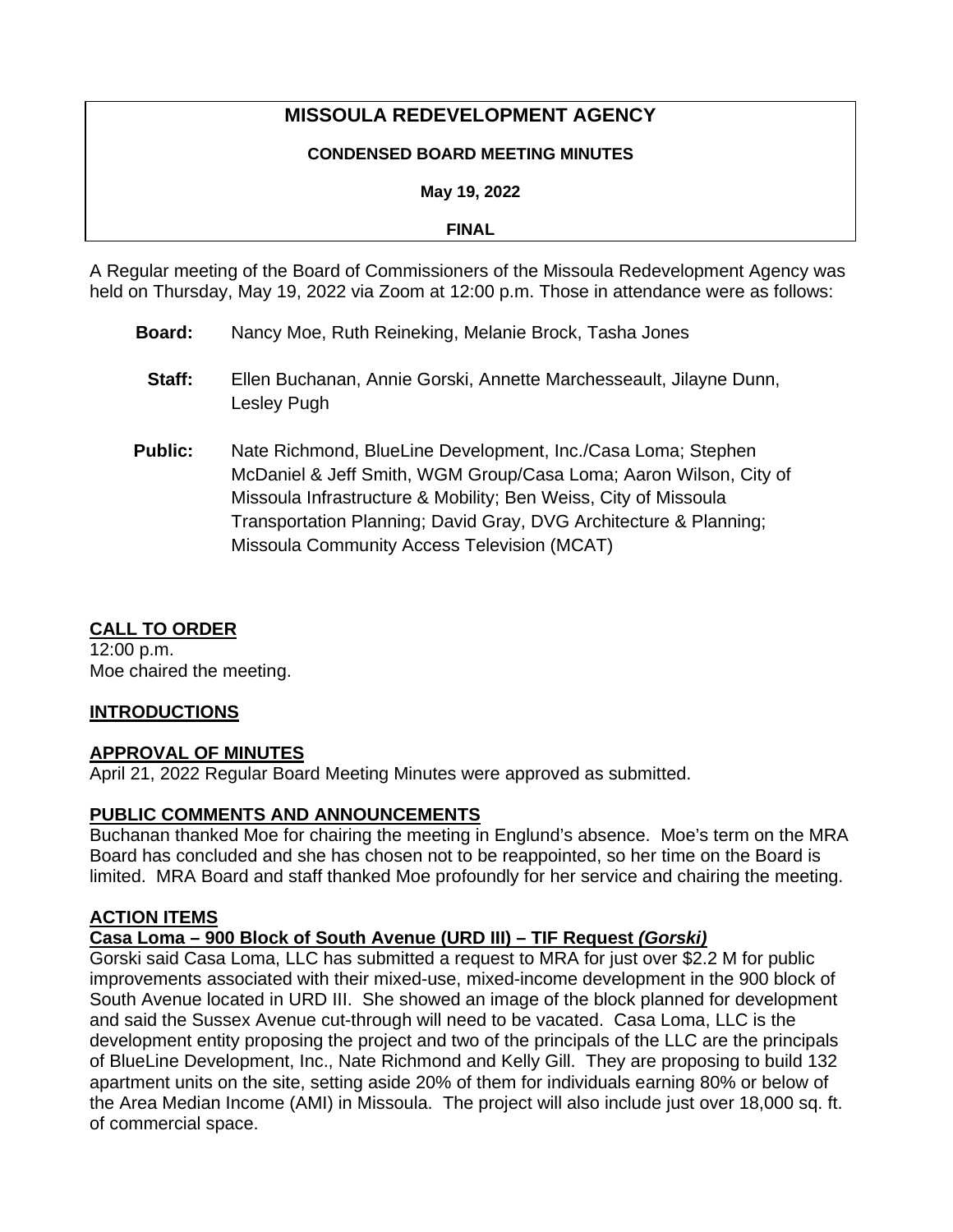Gorski said by redeveloping an underutilized property into mixed-use with affordable units, the project aligns with several goals in the City's Strategic Plan and in the Urban Renewal Plan for URD III. The total project cost is estimated at \$29 M. TIF funding, if approved, will be used for deconstruction of a small building on site. Waste Less Works has evaluated the small structure and believes the building materials can be reused or recycled. TIF funding will also be used for right-of-way (ROW) improvements on site including new curb and sidewalk, realignment of South Avenue and a new roundabout on South and Stephens Avenues. Vacation of the Sussex Avenue cut-through provides space for another 80 units of housing while improving traffic flow and safety. The estimated property tax generation associated with the development is just under \$300,000 annually.

Gorski showed a rendering of the proposed ROW improvements prepared by WGM Group. The Sussex Avenue cut-through is the location where the housing units are proposed on the perimeter of the property with parking in the middle. In addition, there is proposed realignment of South Avenue to the south including a new roundabout at South and Stephens Avenues. Casa Loma, LLC is also proposing a new cycle track on Stephens Avenue and new sidewalks surrounding the site.

Gorski said there are two steps needed to achieve the housing component of the project at the Sussex Avenue cut-through. The first is that the street needs to be vacated. It requires City Council approval. The second piece is that the street must be removed from Montana Department of Transportation's (MDT) Urban System; or redesignated from Sussex to Stephens Avenue. As a first step, the Metropolitan Planning Organization (MPO) needs to recommend removing the street from the Urban System or move to redesignate the street from Sussex to Stephens Avenue. South Avenue to the south would remain part of the Urban System as it is today.

Realignment of South Avenue with a roundabout at Stephens and South will reduce speeds and improve pedestrian crossings. A new track for bicycles is also proposed on Stephens Avenue. There is some ROW the development needs to acquire from the County, Fairgrounds and Missoula County Public Schools (MCPS) to make it all work.

Moe asked what the Department of Public Works and Mobility's (PWM) involvement is with the planning. Gorski said Aaron Wilson and Ben Weiss were present to answer questions. Moe asked what their participation was in developing the design.

#### *Jones entered the meeting.*

Wilson said a lot of PWM staff have been involved in getting to this stage. He and Weiss have worked with the project team on evaluating the different design elements and transportation connections through there. He said Jeremy Keene, Public Works & Mobility Director, has been involved on some of the City Design Review Team process and evaluating this. Wilson said they have also worked with the team on the MPO process and how to get through MDT and the Urban System designation. Moe asked if this is a project that PWM is going to supervise. Wilson said it will have to go through engineering and process review to make sure it is meeting standards and the right design is being done to accommodate transportation. Moe asked if the dollar figures for the changes to South Avenue come from PWM. Wilson said it was generated by the project team at WGM Group.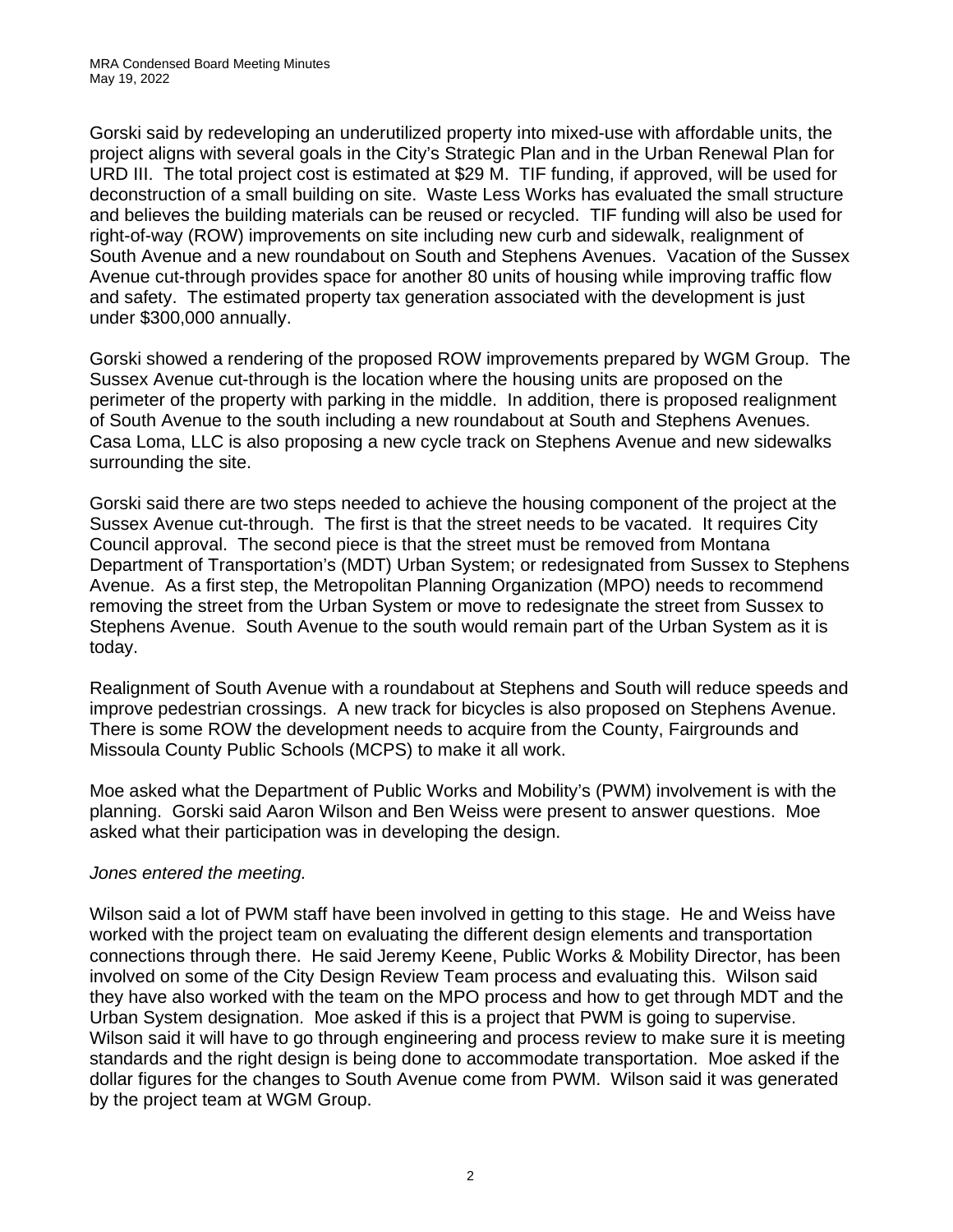Gorski said Stephen McDaniel and Jeff Smith from WGM Group, and Nate Richmond with Casa Loma, LLC, were both present to answer any questions. Moe asked if the intent of the motion is that the charges for removal of structures and site clearing will wait for reimbursement until after all of the Agency approvals and ROW vacation have occurred. Gorski said yes, and this is a conditional approval. Casa Loma, LLC is coming to MRA first, knowing that they need to go through the vacation process and it is contingent upon City Council approval, as well as the work with MPO and MDT on the changes to the Urban System. Buchanan clarified that there will be no reimbursement made until the project is completed.

Moe asked if it is actually two projects – one the development of commercial/residential building and parking and one the reconfiguration of Stephens and South Avenues. McDaniel said they see it as two projects. One to relocate the ROW improvements and the other to build the site out. Reineking said it sounded to her like two phases to one project. She said all of it needs to be completed before there is reimbursement, even for the first phase which is the streets. Moe asked if PWM is supervising the street phase of the project and Casa Loma, LLC in charge of the commercial/residential development. Buchanan said Casa Loma, LLC will do the entire project and be reimbursed for the ROW improvements once the project is complete and they have a Certificate of Occupancy for the buildings. That is MRA's typical way of doing projects like this. Casa Loma, LLC will be working with PWM as they need to get all of their approvals.

Richmond said they had a working group that involved some of the folks present today as well as City Council members to talk about the affordability. To clarify, what they came up with is that 20% of the rental units would be restricted to 80% of the AMI. They are currently projecting 107 rental units and the balance will be for sale. With construction costs where they are, some of the sale prices may change, but they are currently modeling all of them at 120% AMI. That equates to \$430,000 for a three bedroom, \$365,000 for a two bedroom and \$300,000 for a one bedroom. Richmond said several years ago he wouldn't have considered that affordable, but it is considerably less than the market rate now. He said BlueLine Development, LLC develops almost exclusively affordable housing and are currently working on 402 units of affordable multifamily in Missoula.

Reineking wanted to clarify that 107 of the units will be rental and 25 of them for sale as condos. Richmond said that was correct. She asked if it is 20% of the rental units that will be available to people at 80% AMI or less. Richmond said planning 23 units for individuals earning 80% AMI or less. He said to put a dollar amount to that, it reduces the property's annual operating income by about \$200,000/year by making that restriction compared to what would be a market rate rent for those apartments.

Reineking said she appreciates what Casa Loma, LLC is doing and that there will be some units available to 80% AMI and less. She asked if that then becomes part of the deed so if the development were sold to another investor they would be required to also offer those units at 80% AMI or less. Richmond said it is a deed restriction for a period of time. He doesn't know if MRA has established that on other properties or how long that period of deed restriction would be. Reineking said MRA does not have a policy on that and would have to look at other projects to see what has been done. Buchanan said staff is currently working on a housing policy to try to address that and a lot of other issues. Part of what will dictate how long something has to be deed restricted or remain permanently affordable is how the money is used. Sweetgrass Commons, for example, is permanently affordable because under state law MRA is allowed to use TIF funds to write down the cost of land if the units are permanently affordable. Buchanan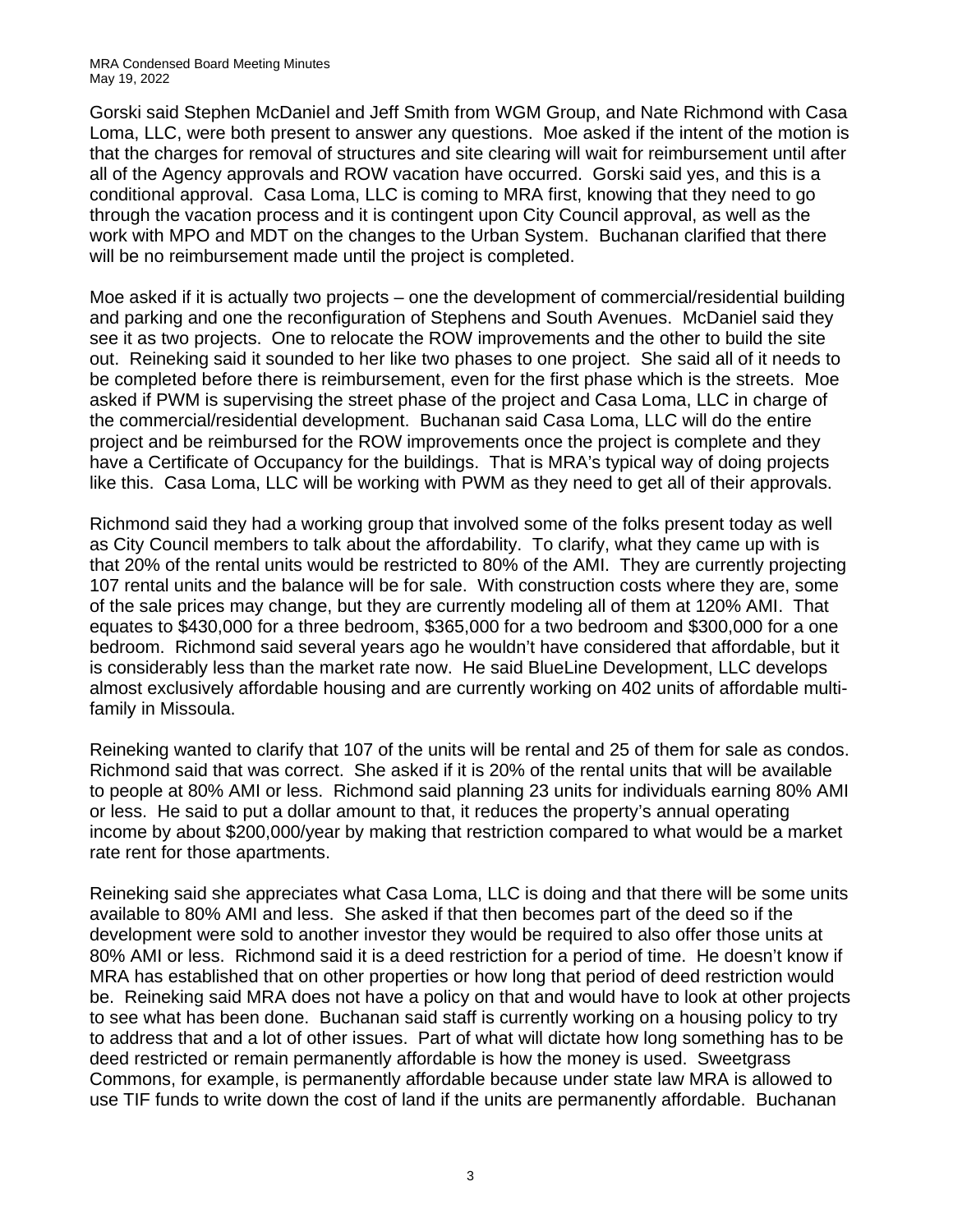said the permanent affordability will be a discussion with City Council when the vacation is being considered.

Moe asked what 80% of AMI is. Richmond gave the rent rates: \$1225 for 1BR, \$1470 for 2BR and \$1698 for 3BR.

Smith and McDaniel gave a [Power Point Presentation](https://www.ci.missoula.mt.us/DocumentCenter/View/60757/Casa-Loma-MRA-Board-Presentation-by-WGM) reviewing the project. McDaniel said getting approval from MRA is the first step in the process, followed by ROW vacation and then the MDT system change. Smith noted they have been in the planning stage of this project since 2019 with the neighbors, MDT, MPO, PWM, MCPS and the Fairgrounds.

Brock expressed her excitement for the project. She asked if there was a roundabout identified in the Fairgrounds Master Plan which was a bit west of this and what the timeline for the project is. She also asked if the grant for Casa Loma will come out of the remaining URD III FY22 Budget or if it will go into next year's budget. McDaniel said he was not sure what the Fairgrounds Master Plan had in it. They did meet with the Fairgrounds and coordinated access for the parking lot they are building right now for the Rocky Mountain Gardens and Exploration Center. In reference to the timeline, if they can navigate the public processes as soon as possible and work through design they can bid the public infrastructure this fall/winter. Work could begin on utilities and ROW next spring. Dunn said URD III currently has \$6.4 M in contingency. This project would go on the FY22 Budget Report and reduce the amount of contingency available for FY22. When the FY23 Budget is generated, the cash is carried over and the revenue is added. Dunn said the URD funded projects are listed on the Budget Reports so the Board is always aware of where they are.

Reineking commented on the commercial space portion of the project and said she would like to see some consideration for child care. She asked for more information about the project's sustainability in addition to the building deconstruction. Richmond said they will salvage whatever they can from the existing building. There are some very nice 2x12 true dimensional lumber and other material that will be reused in the project or go to Home Resource for resale. It is still early in the conceptual designs, but Casa Loma, LLC would like to get some solar involved in the project if it is feasible. Richmond said another sustainability thing that really helps is having it be a walkable community.

Richmond concurred with Reineking about having child care there, but said it is a matter of finding a provide. Reineking said Grace Decker with United Way is working on different child care models, so maybe within the next couple of years there will be more opportunities to provide it.

Reineking referred to the green areas on the drawings of the 900 block and asked if there will be landscaping on Sussex and South Avenues and throughout the parking area. McDaniel said that was correct. He added that about three years ago MRA's sidewalk project was prepared to build the north and east portions of this block. They decided to hold off in anticipation of this project to make sure they were being thoughtful with an eye to the future.

Reineking said it is really clear how the roundabouts improve the pedestrian crossings, but the bike lanes kind of disappear and she asked for more details on how they will work. McDaniel said their guidance for bicycles and roundabouts is to provide the bicycles a separate facility in and around roundabouts. There is an existing bike lane on South Avenue and they will have the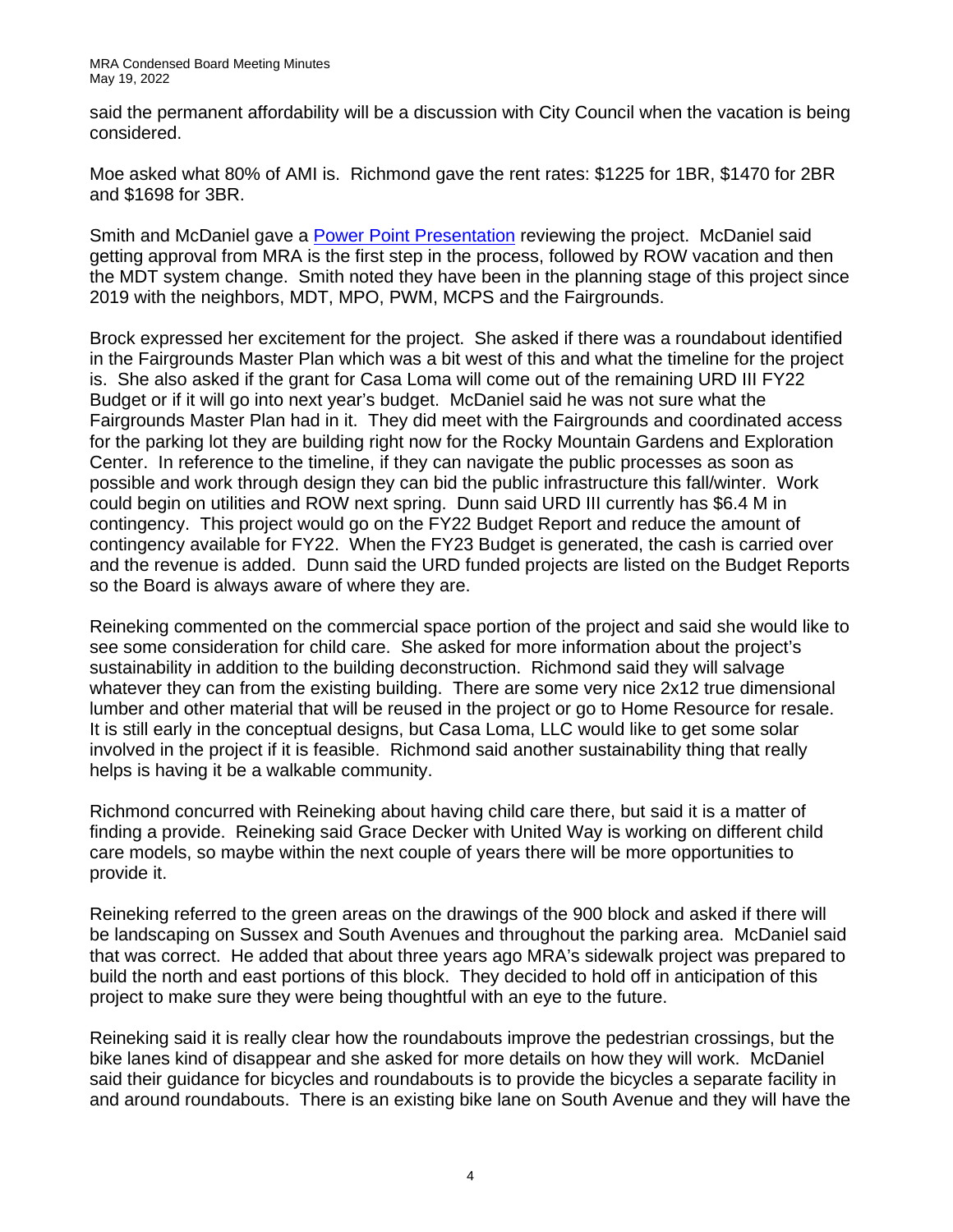option to go up on the curb and around the roundabout and then back into the bike lane. That separates the users and the sidewalks will be shared with pedestrians.

Reineking said while the drawing shows some existing parking on South Avenue, those diagonal parking spaces already exist. They show revised parking for the property west of Stephens Avenue and it shows the parking lot at the Fairgrounds. MRA is not participating in funding for those parking lots, just the corners. McDaniel said when private facilities are impacted with public infrastructure dollars they use the public infrastructure dollars at a cost to cure and reconfigure the parking lots to make sure they are still functional. Buchanan said that is exactly what happened with Mary Avenue through Southgate Mall. Reineking asked how it affects the Fairgrounds parking lot. McDaniel said that is being built with the Rocky Mountain Gardens and Exploration Center building. Right now they have a driveway that accesses Stephens Avenue which doesn't interact well with the functionality of the roundabout. This project will relocate that driveway to access off of South Avenue. MRA will be helping to fund those driveway accesses to the Fairgrounds parking lot.

Reineking said she loves this project and said it will be an amazing improvement for that block. She is excited to see it happen in URD III.

Jones said she wanted to follow up on Reineking's child care comment. She said in order to have an opportunity to add child care as a potential commercial tenant, the design phase would need to include the potential for a per child protected outdoor space in order to even have the possibility that a child care center could be a tenant. She encouraged Casa Loma, LLC and WGM Group to look at the opportunity here to revise the current design to have one part of the potential commercial spaces have some protected, fenced outdoor space so that child care could be a potential. She thinks if you build the right space you will have the tenant potential there, but if the design doesn't allow for that then they are foreclosing the opportunity for child care in the space. Jones agreed with Brock and Reineking and said this is a fabulous project that really fills so many of the goals for that area and the whole community. Richmond said they will certainly take a look at the child care. One of the things they have been pricing out with their construction estimator is looking at doing some underground parking to reduce the size of the surface lot. They are looking at options to get more green space on the street level.

Brock pointed out that having child care part of every single new development is going to actually move the needle on the child care shortage. There is a brand new early child care center that the community is helping build just south of this at the YMCA. She is excited that there will be more housing opportunities for people to utilize. The City is hoping everybody takes a look at adding child care to projects.

Moe referred to the South Avenue realignment picture with the new parking spaces. She said it would be nice to see some innovative thinking going into putting in some parking grid that is not all concrete. She said concrete/grass grids are a way to reduce concrete being the total heat sink considering temperatures are going to go up.

Reineking asked if there will be on-site recycling facilities. Richmond said they will provide onsite recycling collection. Trash compaction is also an option in certain projects to reduce the collection facilities. They will certainly be looking at it, but are not far enough into the design yet to locate those on the property.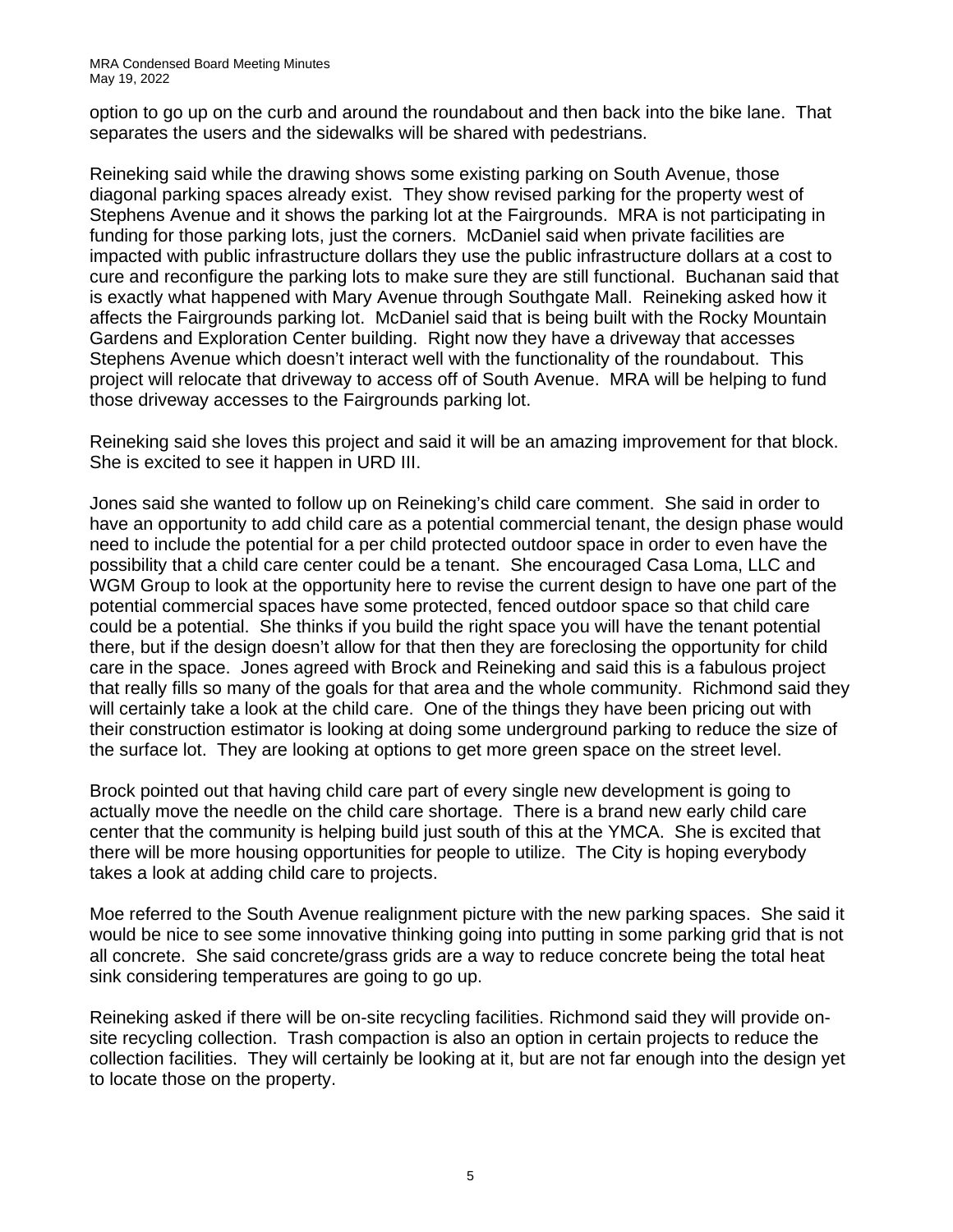Weiss wanted to offer more feedback on the question of the bike facility design which he and McDaniel put a lot of thought into. It does connect to other facilities, both current and planned. There will be more information in the next agenda item for the Kent Avenue Greenway.

**REINEKING: I MOVE THE MRA BOARD APPROVE THE REQUEST FROM CASA LOMA, LLC IN THE AMOUNT OF \$2,212,046 FOR DECONSTRUCTION, REMOVAL OF STRUCTURES, SITE CLEARING, PUBLIC RIGHT-OF-WAY IMPROVEMENTS, AND UTILITY RELOCATION WITHIN THE PUBLIC RIGHT-OF-WAY, AND AUTHORIZE THE BOARD CHAIR TO SIGN THE DEVELOPMENT AGREEMENT. NOTING THAT THIS FUNDING COMMITMENT IS CONTINGENT UPON APPROVAL OF RIGHT-OF-WAY VACATION AND ALL RELEVANT AGENCY APPROVALS THERE, AND REIMBURSEMENT FOR ELIGIBLE COSTS WILL OCCUR FOLLOWING RECEIPT OF PROOF OF PAYMENT AND LIEN WAIVERS.** 

### **Brock seconded the motion.**

Moe said the motion gives a nice list that can be a checklist for the Board to stay apprised of what is happening. It can be part of Buchanan's Director's Report as the various approvals and plans are finalized.

### **No further discussion. No further public comment.**

### **Motion passed unanimously (4 ayes, 0 nays).**

#### **Kent Avenue Greenway Improvements – Regent to Russell Streets (URD III) – Request to Reprogram Funds and TIF Request** *(Marchesseault)*

Marchesseault said this project is in close proximity to the Casa Loma project. It is being proposed in part as a result of wild success of a project that MRA played a big part in with Tremper's Kent Plaza between Russell and Regent Streets. It has been a very successful project which has brought a lot more activity to that area. It has become sort of confusing for pedestrians and cyclists who are using the Kent Avenue Greenway which goes all the way from the foot of Mount Sentinel to Big Sky High School/Community Medical Center/Fort Missoula. Because this area is confusing, the City has gotten a lot of requests to fix some safety issues.

Marchesseault reviewed the proposed recommendations for the area. They include enhancing the crossing for the Greenway across Russell Street including a flashing beacon to notify motorists of crossers, widening and clearly identifying the pedestrian sidewalk along the north side of Albertson's, raising a crosswalk between the Tremper's Shopping Center and the new Tremper's Kent Plaza, adding an urban roundabout at the intersection of Kent Avenue and Oxford Street, and enhancing the sidewalk further to the east.

The cost estimate for the project is \$304,927 for the entire group of improvements. Marchesseault noted there was a savings in the TIF grant MRA provided to Tremper's Kent Plaza in the amount of \$38,961. The request is to reprogram the \$38,961 to this project and also request TIF assistance in the amount of \$265,966. Staff is recommending approval to reprogram the money and TIF.

Wilson reviewed some of the "bigger picture" context of why this section is important. He reviewed a map of the existing bicycle/pedestrian facilities to illustrate how hard it is to get eastwest across Missoula if you are on a bike. Looking at the URD III area on South Avenue,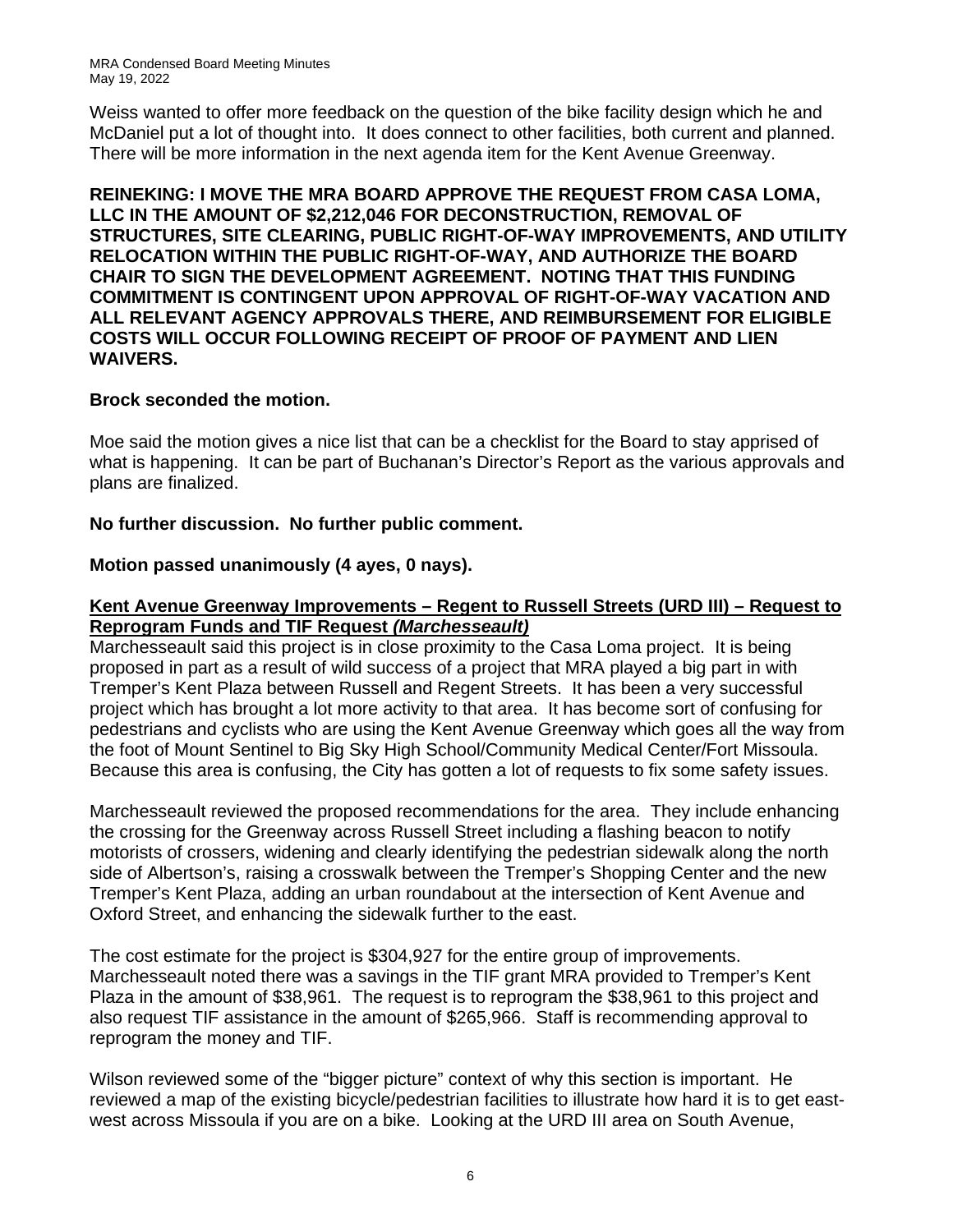Wilson said it is not a great place to bike. He showed the vision for the full neighborhood Greenway once it is in place. It is a complete east-west connection from Fort Missoula Regional Park all the way to the University of Montana. He said it is considered a low-stress, all ages and all abilities route. Montana Rail Link (MRL) Park was key, adding a connection on Central Avenue across the railroad which was one of the main barriers on the route. Another barrier is getting across Russell Street at Kent and Russell. That barrier will be addressed with this project. The other is the section between Russell and Brooks Streets and this project will address that to give a good facility from Brooks Street all the way to Reserve Street. It is a huge connection for the neighborhood which currently does not have a lot of services to get to some of the new developments like what is happening at Tremper's. Wilson said another barrier is the Brooks Corridor which is included in the US Department of Transportation (USDOT) RAISE Planning Grant which will hopefully get that intersection addressed with a safe crossing. They also plan on doing some work to Bancroft Street and Higgins Avenue. Creating opportunity to access URD III and some of the redevelopment there is key even though some of these improvements may seem small. Reineking said she appreciates the thought put into tying it into all of the other strategies for multi-modal transportation.

Jones said one of the pieces of information that stood out to her is that concerns in the area about congestion are not abstract. There have been 19 reported accidents in this exact vicinity in the five years between 2015-2019. That was before more traffic was being drawn into the area because of the great space that now exists with excellent businesses that have now occupied that new space. This isn't just a concept that there might be a problem here, the problem does exist in virtue of data that have been gathered.

**REINEKING: I MOVE THE BOARD APPROVE REALLOCATING \$38,961 FROM THE TREMPER'S KENT PLAZA PROJECT TO THE KENT AVENUE NEIGHBORHOOD GREENWAY IMPROVEMENTS – REGENT TO RUSSELL STREETS PROJECT, AND APPROVE THE REQUEST FROM THE DEPARTMENT OF PUBLIC WORKS & MOBILITY – INFRASTRUCTURE & MOBILITY PLANNING FOR AN AMOUNT NOT TO EXCEED \$304,927 FOR TRAFFIC CALMING FEATURES ON THE KENT AVENUE NEIGHBORHOOD GREENWAY BETWEEN REGENT AND RUSSELL STREETS, WITH REIMBURSEMENT FOR ELIGIBLE COSTS UPON RECEIPT OF PROOF OF PAYMENT AND LIEN WAIVERS, AND AUTHORIZE THE BOARD CHAIR TO SIGN A DEVELOPMENT AGREEMENT.** 

#### **Brock seconded the motion.**

**No further discussion. No further public comment.**

#### **Motion passed unanimously (4 ayes, 0 nays).**

Moe said she is looking forward to the roundabout going in by the Post Office because it is a very dangerous intersection.

#### **NON-ACTION ITEMS**

# **STAFF REPORTS**

### **Director's Report**

Buchanan said she was happy to answer any questions from her report.